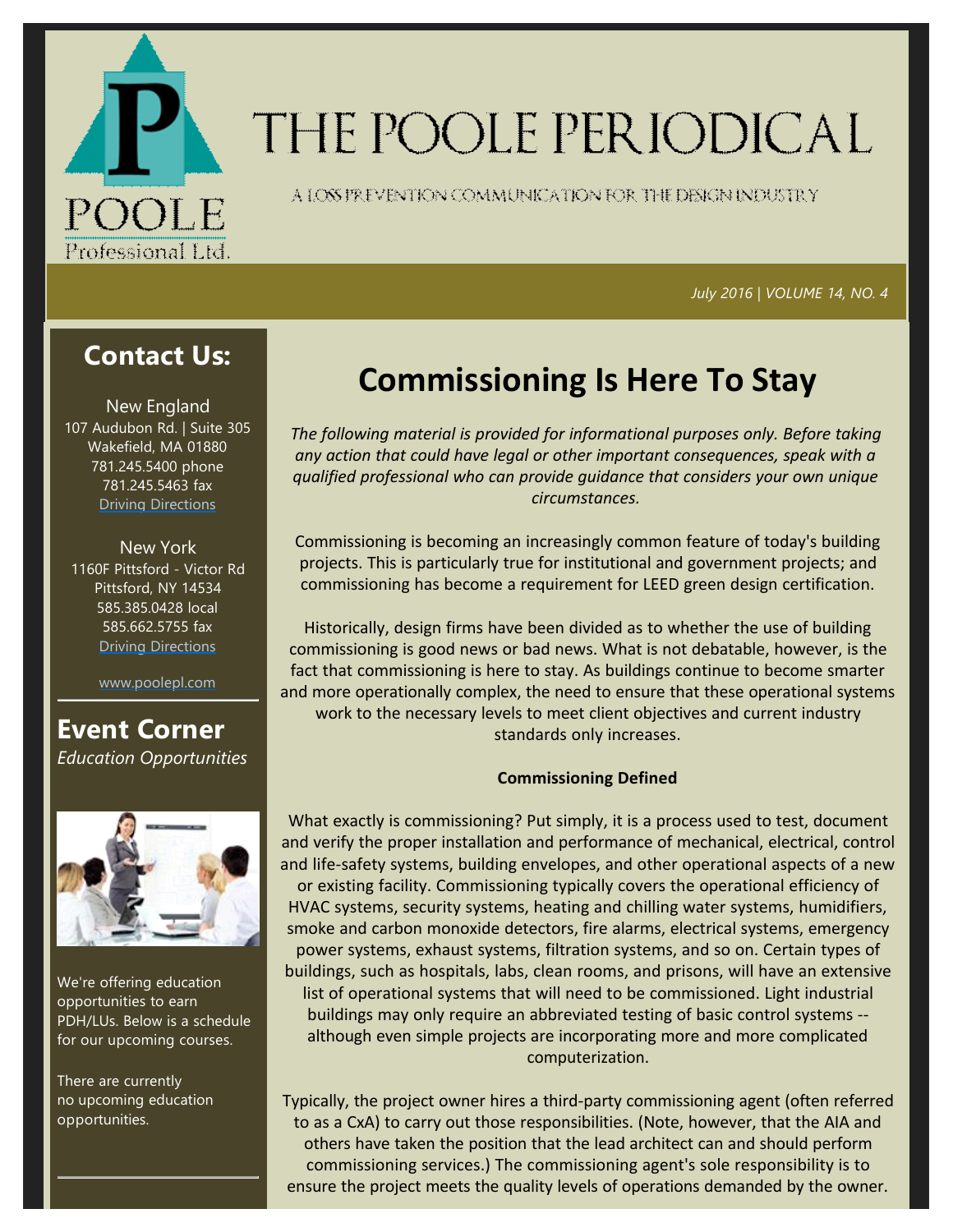### **For Your Information**

- The 800 number no longer connects to the New York office. Instead please dial 585-385-0428. We apologize for any inconvenience.

- NYSDOT now accepts the Acord Form.

-READ MORE about the recent changes in issuing New York certificates of insurance.

### **Client Kudos**

#### Passero Associates was recently named a 2016 Top Workplace in Rochester, NY. The award is based on employee feedback, and measures aspects including workplace alignment, execution and connection.

#### William Rawn Associates was

honored at the grand reopening of the Boston Public Library for their design and reinvention of the city landmark. Principals William Rawn and Clifford Gayley spoke with the Globe about the project, and their work in fostering a more modern, flexible library model.

was awarded the Boston Society of Architects' Education Facilities Award for their design of the UMass Lowell Health and Social Sciences Building. The building is the first new academic facility on UMass Lowell's South Campus in 30 years, and will house the Nursing,



The commissioning agent begins by establishing and documenting the building performance standards of the owner. These standards may cover factors such as energy efficiency, environmental impacts, sustainability and air quality. The agent then applies procedures for measuring and confirming those standards, reviews systems designs, and offers an opinion as to whether the design documents

are 1) complete from a systems level perspective and 2) support performance standards. In the construction stage, the agent confirms that systems are properly specified, located and installed.

At substantial project completion, the agent performs functional performance tests to determine whether the performance standards are indeed met by the finished products and building systems. If not, the agent facilitates resolution of the systems deficiencies. Some commissioning agents will only report project deficiencies but will not recommend new designs or equipment specifications. Others, however, may make general suggestions or recommendations for meeting owner standards. It is the owner and lead designer, however, who are responsible for ordering and making any changes to design or equipment specifications. The commissioning agent acts only in an advisory role.

From the project owner's perspective, commissioning is a viable tool to help ensure the new facility performs as expected. Their hope is that the costs involved with hiring an agent and completing the testing processes will be offset by energy savings, high‐efficiency operating systems and a reduction of maintenance and repairs over the life of the building.

From the design professional's perspective, commissioning is an important development from two vantage points. First, architects and engineers will be increasingly required to work with a commissioning agent, often from the beginning to the end of a project. The agent will be evaluating the design, installation and performance of specific aspects of the project and may suggest, as an owner's representative, changes in design, construction or specifications.

Second, a design firm may decide to add commissioning as a billable service to offer to its clients. It may take on the role of commissioning agent and represent the project owner on facilities designed by other lead designers.

#### **Dealing with a Commissioning Agent**

When you are the lead designer on a project and the owner has hired a commissioning agent to review the project and help ensure operational standards are met, it is critical to ensure you and your client agreed to what commissioning is, and what it isn't. Make it clear to the owner that commissioning does not guarantee results, such as attaining LEED certification. Also make it clear that commissioning will expand your scope of services in order to perform the added work required by the commissioning agent. Ensure your client understands that any design changes suggested by the commissioning agent and approved by the client will result in added services and costs. Make it clear that you cannot be held responsible for design changes and new specifications ordered by the client per the

recommendations its commissioning agent, nor for any damages that could occur to equipment and systems should you be required to participate in testing procedures.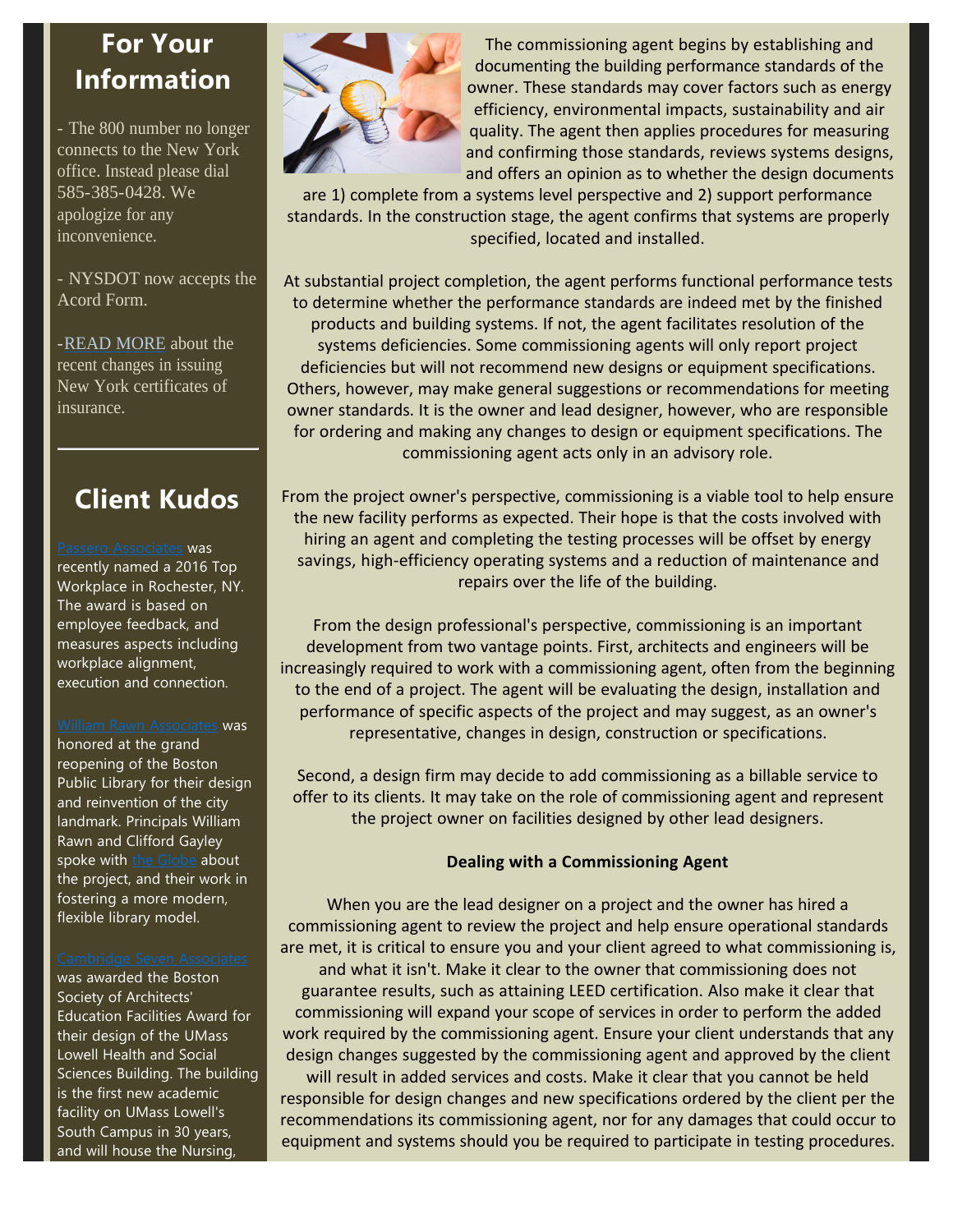#### Psychology and Criminal Justice departments.

#### On Demand Webinars from XL Design Professional



"Managing Scope Creep & Other Project Changes "Plan the work, then work the plan."



Make sure your client contract reflects the changes to your responsibilities and scope of services that commissioning entails. For instance have your client contract spell out that:

 $\bullet$  The identity of the commissioning agent and its scope of services will be made available to the designer in a timely manner.



- All commissioning services will be performed at the client's sole expense.
- The designer shall be compensated for all additional services that result from the commissioning process. This includes the time spent reviewing and responding to proposed design changes as well as the cost of executing any design changes.
- Commissioning services will be performed in a timely manner that will not delay the delivery of design services. If delays do occur, any resulting expenses to the designer will be paid by the client.
- Any recommendations made by the commissioning agent that affect project design shall be provided promptly to the designer. The designer will be given sufficient time to review the recommendations and provide a response.

• Any objections by the designer to the commissioning agent's recommendations will be provided in writing to the client. If the client approves the commissioning agent's design changes anyway, the client must agree, to the fullest extent permitted by law, to waive all claims against the designer and indemnify and hold harmless the designer from any liabilities or costs which arise as a result of those design changes being made.

#### **Becoming a Commissioning Agent**

Some design firms are recognizing commissioning as an income generating service they can offer to their current and potential clients. It goes without saying, however, that design firms should not take on the responsibilities of commissioning agents without proper education and training. Fortunately, a few design industry associations have certification programs for becoming commissioning agents.

ASHRAE's *Standard 202‐2013 ‐‐ Commissioning Process for Buildings and Systems* is an excellent place to start on the road to becoming a commissioning agent. *Standard 202‐2013* describes how to plan, conduct, and document commissioning and includes samples of documentation, checklists, systems manuals, reports, training plans, and more. ASHRAE has also developed recommended scopes of services, from comprehensive total building commissioning to scopes for specific systems such as HVAC, building envelopes or electrical systems.

The Building Commissioning Association, through its BCxA University, offers a full commissioning curriculum, including a comprehensive certification program. Courses are available through recorded on‐demand webinars, interactive "live" webinars, and in‐person classroom training. The Building Commissioning Association has also published "Essential Attributes of Building Commissioning," fundamentals of effective commissioning that all association members agree to abide by.

When offering the services of a commissioning agent, you and your attorney should make sure your client contract stipulates: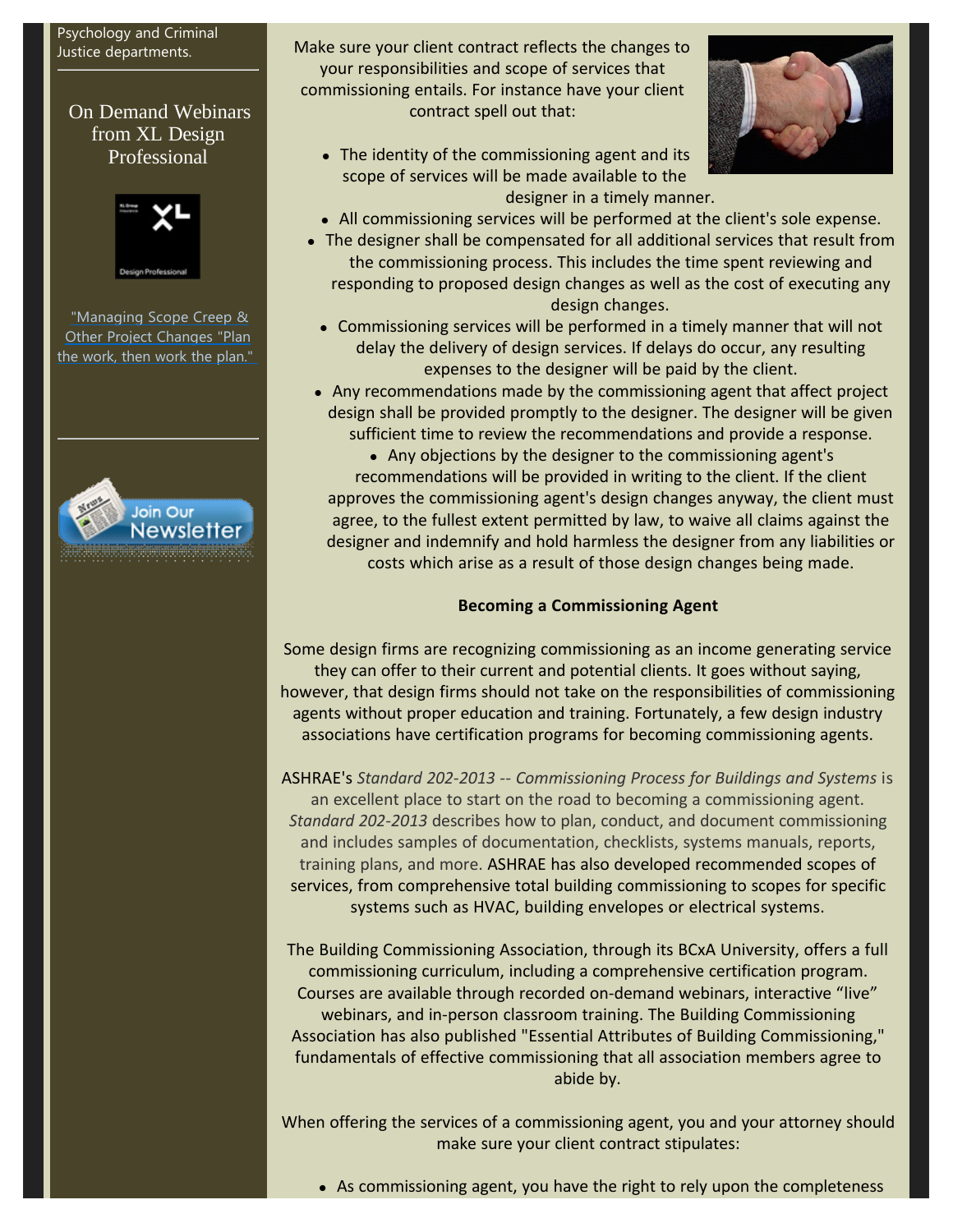and accuracy of all project‐related information provided by your client.

• Your role as commissioning agent is to conduct functional tests and document results for the client. In addition, you may agree to make suggestions or recommendations to help achieve owner objectives; but you shall not order nor execute design changes or equipment specifications. The

lead designer shall have the right to review and respond to any of your recommendations. You shall be neither responsible for nor liable for any final design decisions made or approved by the client or lead designer that are incorporated into the project.

- All claims against you arising out of services performed by other parties to the project shall be waived by the client. Likewise, the client shall waive all claims against you for the services you perform as a commissioning agent except for those where you are negligent in your actions or those that are the result of willful misconduct.
- You shall not be responsible for nor liable for construction means, methods, techniques and sequences. A waiver for such liability should be included in your client contract, stating that the contractor remains fully and solely responsible for construction activities.
- You shall not be liable for any errors or omissions contained in any design drawings or specifications prepared by the lead designer or others on the design team. Nor shall you be liable for any errors or omissions in any design changes that are the result of your findings or recommendations to the project owner and carried out by the lead designer or others.
- You shall not be liable for any damages to the project's facilities, systems or equipment that are the result of functional testing conducted by you, the client's contractor, lead designer or others. (It is best to stipulate that the contractor is responsible for carrying out all functional testing.)

#### **Learning to Embrace Commissioning**

Many design firms initially looked at the commissioning process as an intrusion into their design responsibilities, and a "gotcha" exercise by overly‐demanding owners. They dreaded the thought of having to answer to the nit‐picking of a third party who has the client's ear but not the responsibility for overall project design.

As commissioning evolves and gains a greater foothold, however, many design firms are realizing that commission, when properly applied, offers many benefits as an effective and objective quality-control process. When applied at the beginning of the project, commissioning provides for the early detection of design and construction problems that otherwise may fester and worsen. If inadequacy of an HVAC system is discovered before building occupancy, for example, the cost and time needed to rectify the situation can be dramatically reduced.

Retro‐commissioning of existing, renovated buildings is starting to take a foothold as well. While typically not as efficient as commissioning on new construction, it still provides value to clients and helps ensure renovated or replaced building systems will operate to the owner's specifications.

For all types of buildings, old and new, closing the quality-control gaps between design, construction and project start‐up promises to reduce project upsets and claims, not increase them. That's why more and more lead designers and

contractors are suggesting to owners that commissioning be applied. Complex projects with a number of subconsultants and subcontractors, in particular, can benefit from commissioning. The commissioning agent can test the complete operational system (whereas subs tend to focus only on their individual